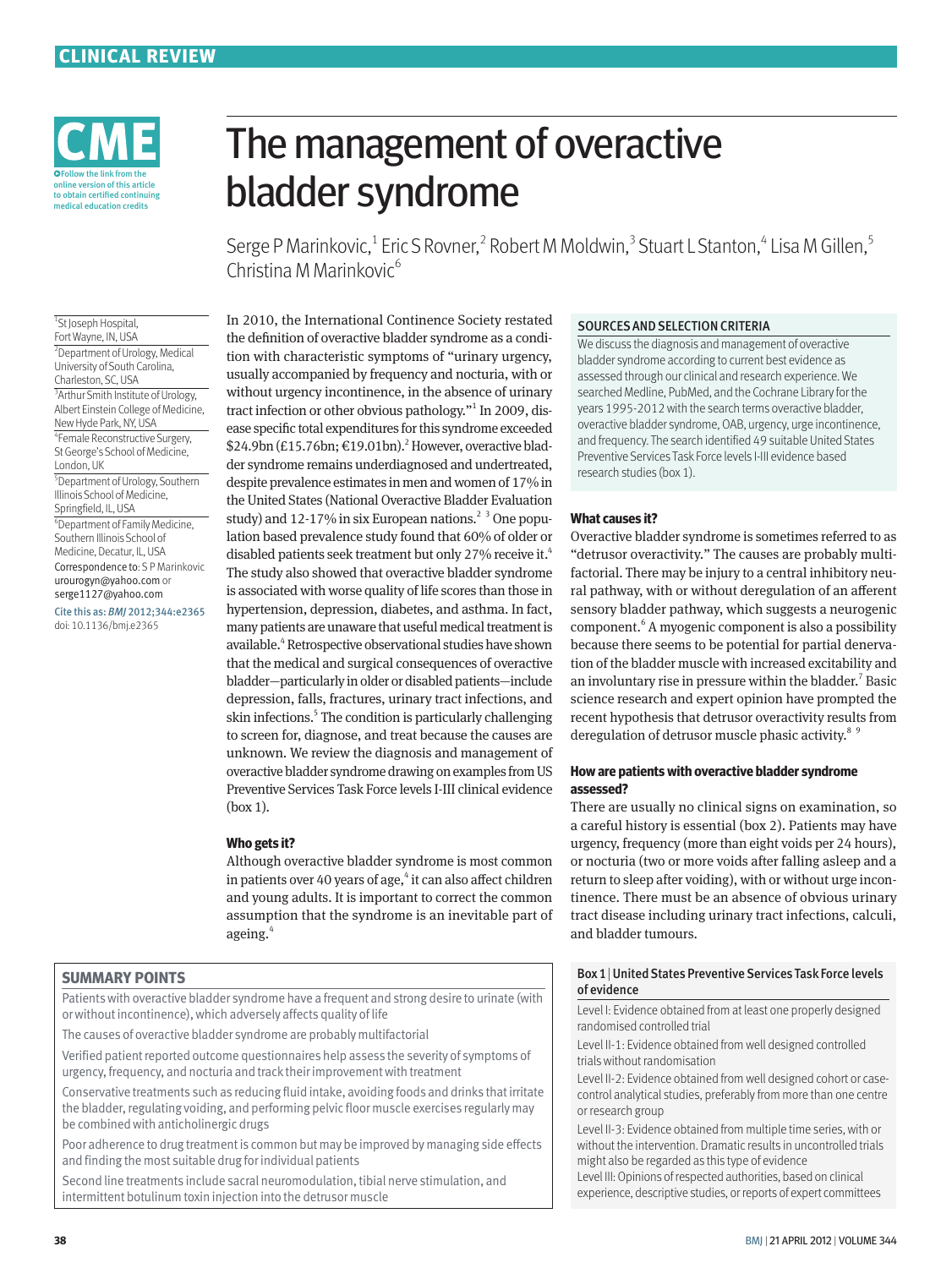## **CLINICAL REVIEW**

### **Podcast**

**O** Listen to a podcast interview with Mabel Chew about management of an overactive bladder at bmj.com/multimedia

#### **bmj.com**

Previous articles in this series **O** The management of ingrowing toenails (*BMJ* 2012;344:e2089) **O** Assessment and management of vulval pain (*BMJ* 2012;344:e1723) **O** Diagnosis and management of primary hyperparathyroidism (*BMJ* 2012;344:e1013) **O** Female genital mutilation: the role of health professionals in prevention, assessment, and management (*BMJ* 2012;344:e1361)

#### Box 2|Investigating a patient for overactive bladder syndrome

Note onset of frequency, urgency, nocturia, and urge incontinence. Record the quality and quantity of these symptoms

Determine what improves or worsens these symptoms, whether the symptoms have led to any injuries through falls, and whether the patient is restricting himself or herself to the home Find out what drugs the patient is currently taking. Diuretics can exacerbate symptoms and α agonists (phenylephrine) can close the bladder neck and lead to overflow incontinence; α blockers can lead to stress incontinence by their relaxing and opening effects on the bladder neck area

Current and past medical or surgical problems, especially those related to fluid management for heart failure, can increase fluid mobilisation and overwhelm the bladder, potentially leading to overactive bladder symptoms or overflow incontinence. Poorly controlled diabetes with blood sugars >1400 mg/L (kidney threshold) leads to severe osmotic diuresis that cannot be controlled with anticholinergic drugs. Drugs for overactive bladder syndrome will have no effect unless diabetes is more tightly controlled. Once this is accomplished the patient's voiding diary entries should show an improvement. Strokes and neurological diseases can lead to overactive bladder and incontinence. Radiotherapy for uterine, colon, rectal, or prostate cancer can also irritate the bladder wall lining and muscle wall, leading to decreased bladder compliance and capacity Surgery such as transurethral resection of the prostate, Burch colposuspension, midurethral slings, and laser prostate therapy can lead to overactive bladder symptoms and can also complicate treatment

Check for previous treatment for overactive bladder syndrome: obtain old records to verify the procedures and results Ask the patient to keep a bladder diary by recording for 2-3 days oral consumption of fluids only (in mL), amount voided, and the severity of the symptoms

Perform urine analysis and culture

Perform urine cytology if the patient has microscopic haematuria or symptoms of irritative voiding

Check for glucose using a urine dipstick and, if positive, measure the patient's glycated haemoglobin to determine the average blood sugar level during the preceding three months. If the value is above normal, a glucose tolerance test is recommended Measure post-void residual urine (should be less than 50 mL) with ultrasound or straight catheter. The patient should void immediately before this test if the last void was more than half an hour ago

If available, perform uroflowmetry before and in sequence with the post-void residual urine. Look for a maximum urinary flow greater than 15 mL/s, with at least 150 mL voided. Values of <150 mL may not accurately reflect the patient's true maximum flow

Urodynamic testing may be performed by a urologist, obstetrician, or gynaecologist after referral

Clinicians should ask about caffeine intake and foods that can irritate the bladder, including spicy foods and citrus fruits, both of which acidify the urine. Other bladder irritants include carbonated drinks, tomato based food products, artificial sweeteners, and processed foods (which contain artificial ingredients, preservatives, and flavourings). Caffeinated and alcoholic drinks are diuretics and can greatly increase urine production.

Symptoms should be considered in the context of the patient's 72 hour voiding diary. The range of frequency in normal healthy patients is four to eight voids per 24 hours, so an increase above this may be important. Nocturia is defined by waking to void, voiding, and returning to full sleep. Without a return to full sleep, subsequent voids are not included in the nocturia count and may suggest a sleep disorder instead. Urge incontinence—involuntary leakage of urine accompanied by or immediately preceded by urgency—is another useful symptom that is easily documented on voiding diaries.

Objective assessment tools are useful to quantify symptom severity and assess the effects of treatment.<sup>10</sup> Voiding diaries provide information about the amount and time of voiding, severity of urgency, episodes of stress or urgency incontinence, pad usage, and oral intake; patients record data for at least 48-72 hours (web fig 1).<sup>10</sup> The international consultation on incontinence, urinary distress inventory, and incontinence impact questionnaire are patient reported quality of life measurements that have been derived and validated for research and for use by clinicians. Pfizer has developed two disease-specific questionnaires that are now commonly used by general practitioners, urologists, and gynaecologists: the overactive bladder questionnaire and its short form version (web figs 2 and 3). The longer questionnaire has 33 items, which assess social interaction, sleep, concern, and coping skills, whereas the short form has 19 items, which assess "bother" and quality of life measures that may be useful in the consultation to screen for the syndrome.<sup>10</sup>

#### Referral

Clinical guidelines for when GPs should refer to a specialist are available at the National Institute for Health and Clinical Excellence.<sup>11</sup> Criteria for urgent specialist referral include macroscopic haematuria, microscopic haematuria in patients over 50 years of age, recurrent urinary tract infections associated with haematuria in patients over 40 years, and a suspected malignant genitourinary mass. Less urgent referral criteria include consistent urethral or bladder pain, clinically benign pelvic masses, faecal incontinence, potential neurological pathology, persistent symptoms of voiding difficulty, genitourinary fistula, history of continence surgery, and a history of pelvic cancer surgery or pelvic radiotherapy.<sup>12</sup>

#### Investigations

Over the course of the first few clinic visits, patients should complete a 72 hour voiding diary (one per visit), have a uroflow assessment (the maximum speed of urination with at least 150 mL voided plus residual urine), and undergo multiple ultrasound post-void residual volume determinations. These assessments will help to discern whether the patient has problems with the storage or emptying of the bladder contents and may need referral to a urologist, gynaecologist, or urogynaecologist.

Patients who are resistant to conservative treatment may need more sophisticated assessments of bladder function, including urodynamics, videourodynamics, and neurophysiological outpatient studies.

Urodynamics may help to assess the underlying cause and to determine the appropriate treatment. For example,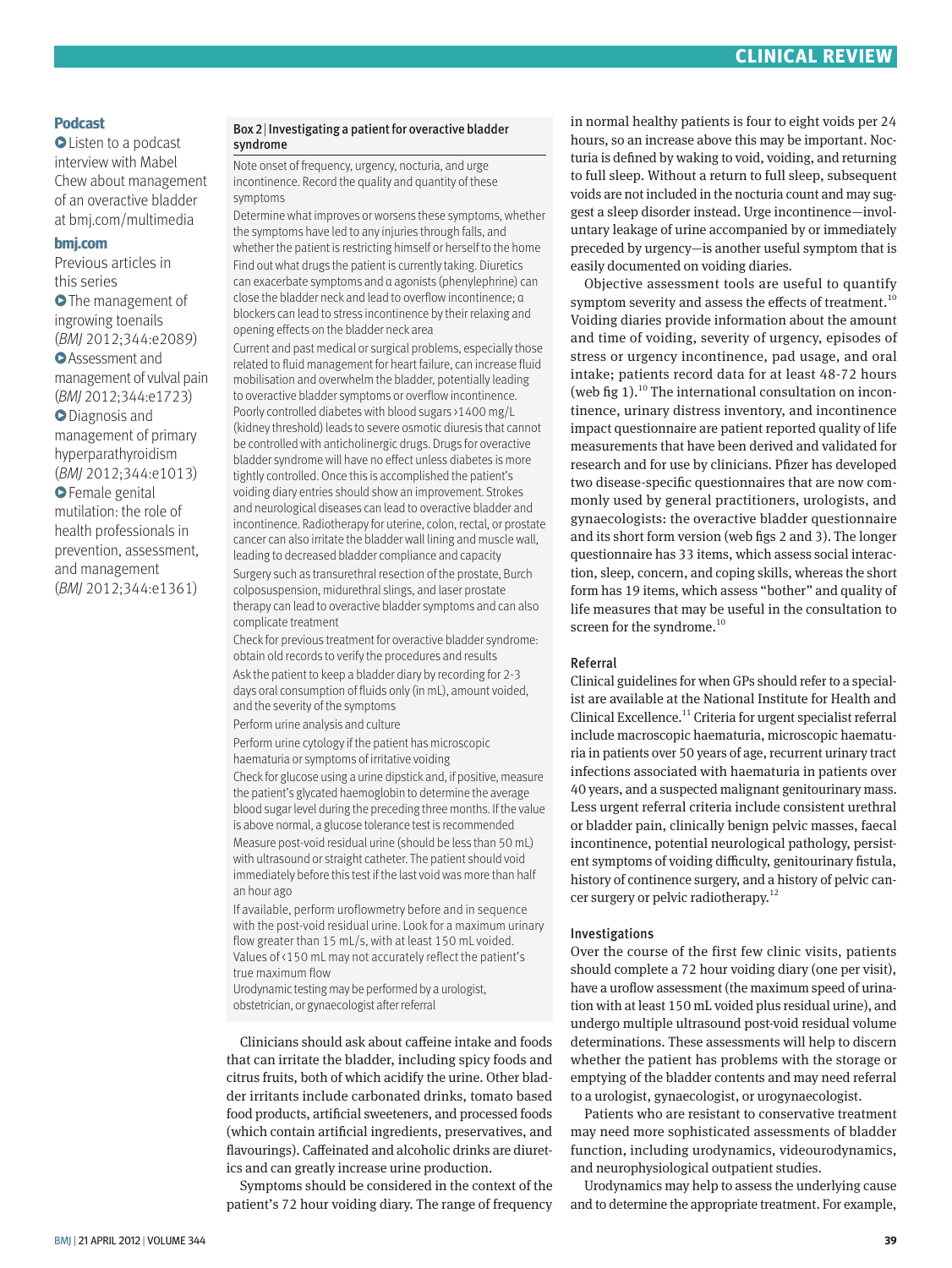some patients whose symptoms are complicated by urinary incontinence cannot differentiate between symptoms of stress and urge incontinence; stress incontinence in these patients with mixed symptoms will often hinder improvements in urgency until the stress incontinence component is identified by urodynamics and dealt with, potentially with minimally invasive surgery including a midurethral sling.

#### **How is overactive bladder syndrome treated?**

The European Association of Urology and the Japanese Urological Society have suggested a two part approach to management—initial or first line treatment followed by specialised secondary treatment.<sup>13</sup> <sup>14</sup> The core treatment incorporates dietary modifications, bladder retraining, pelvic floor retraining with and without biofeedback, and anticholinergic drugs as first line medical treatment.<sup>13 14</sup> It is best practice to discuss behavioural modification therapy with all patients, although not everyone can adhere to the required actions. The goal of treatment is to attain an adequate improvement in symptoms, as shown by a reduction in total score on a verified standardised overactive bladder syndrome questionnaire in any of the symptoms of urgency, frequency, nocturia, and urge incontinence while minimising the potential side effects of drugs.

#### Lifestyle modification

Potentially useful dietary measures $^{15}$  may include a reduction in the intake of fluids,<sup>16</sup> caffeine,<sup>17</sup> acidic foods, and alcohol, in addition to weight reduction and smoking cessation.16 In a randomised crossover trial, patients were asked to increase or decrease their fluid intake, following a predetermined fluid regimen. People who reduced their daily intake by 25% had a significant improvement in frequency, urgency, and nocturia. Many participants had difficulty in reducing their oral intake by 50%.

The effects of caffeine have been evaluated in observational studies and other randomised double blind placebo controlled prospective trials.17 An observational study assessed the effects of caffeine at a dose of 4.5 mg/ kg on bladder function by performing uroflowmetry and cystometry before and after each participant drank water with and without caffeine on two separate occasions. Caffeine caused diuresis and a quicker urge to void while increasing the speed of urination and the amount voided. The study concluded that caffeine can promote urgency and frequency, and it is recommended that patients with overactive bladder symptoms carefully manage their caffeine consumption. $17$  One prospective cohort study included 123 morbidly obese women who had bariatric surgery.<sup>18</sup> The study monitored improvement in overactive bladder symptoms after surgery and weight loss (patients had a mean body mass index of 47.5 before surgery and 31.0 after surgery) over a mean follow-up of 1.7 years. Patients had a significant reduction in frequency and stress incontinence, and improvement on the urinary distress inventory and incontinence impact questionnaire score.<sup>18</sup> A questionnaire study assessed the effect of smoking status and intensity on overactive bladder symptoms; 3000 questionnaires were mailed to randomly identified

patients from the Finnish population register.<sup>19</sup> Smoking was significantly associated with urinary urgency (odds ratio 2.7, 95% confidence interval 1.7 to 4.2 for current smokers and 1.8, 1.2 to 2.9 for former smokers compared with non-smokers) and frequency (3.0, 1.8 to 5.0 and 1.7, 1.0 to 3.1). Smoking was not associated with nocturia or stress incontinence. Compared with light smoking, heavy smoking was associated with a risk of urgency (2.1, 1.1 to 3.9) and frequency  $(2.2, 1.2 \text{ to } 4.3)$ . <sup>19</sup> Several single arm prospective studies have shown that reducing nighttime fluid intake reduces nocturia and improves quality of life symptom scores.<sup>20 21</sup> However, the resultant concentrated urine can also act as a bladder irritant because of its increased acidity.<sup>22</sup>

#### Behavioural bladder retraining

A 2000 modified crossover study found that bladder retraining is most effective when combined with oral drugs. $^{23}$  Behavioural therapy can be both labour intensive and time intensive because it has multiple components and patients need to be educated as to how to use them all. It is important to communicate to the patient that treatment requires motivation and patience, without which long term improvements will not be achieved. The main components of bladder retraining are timed and delayed voiding, as well as dietary modifications and pelvic floor muscle rehabilitation, with or without biofeedback. Timed voiding involves urinating at regular set intervals that disregard the normal urge to void.<sup>23</sup> Initially, voiding intervals may be as short as every 30 minutes, with the time between voids being slowly increased over several weeks until the patient can maintain control for periods of three to four hours.<sup>23</sup> This regimen slowly increases the bladder capacity and may reduce the number of episodes of urgency and urgency incontinence. Patients need to keep a written urination log so that they can verify improvement or worsening of symptoms. Expert opinion suggests that this approach is less successful in non-ambulatory patients (who often have comorbidities such as pelvic or leg fractures, obesity, or heart failure) because it is labour intensive for patients, care givers, and other medical staff.<sup>24</sup> The addition of pelvic floor muscle rehabilitation, with or without biofeedback, may improve symptom control for ambulatory patients through improving isolation of the levator ani muscles. However, to gain appropriate muscle control and strength, as well as prolonged symptom improvement, exercises must be completed regularly, preferably daily, but weekly at least.<sup>25</sup>

A bladder diary that records daily frequency, urgency, nocturia, and urge incontinence episodes and their severity will help the patient and doctor to evaluate conservative treatment and to isolate exacerbating factors, such as foods eaten, activities performed, timing of diuretic drugs, and worsening comorbidities.

#### Drug treatments

Drugs—usually anticholinergics—that suppress symptoms of overactive bladder are the mainstay of current medical management. Anticholinergics (also known as antimuscarinics) improve symptoms via two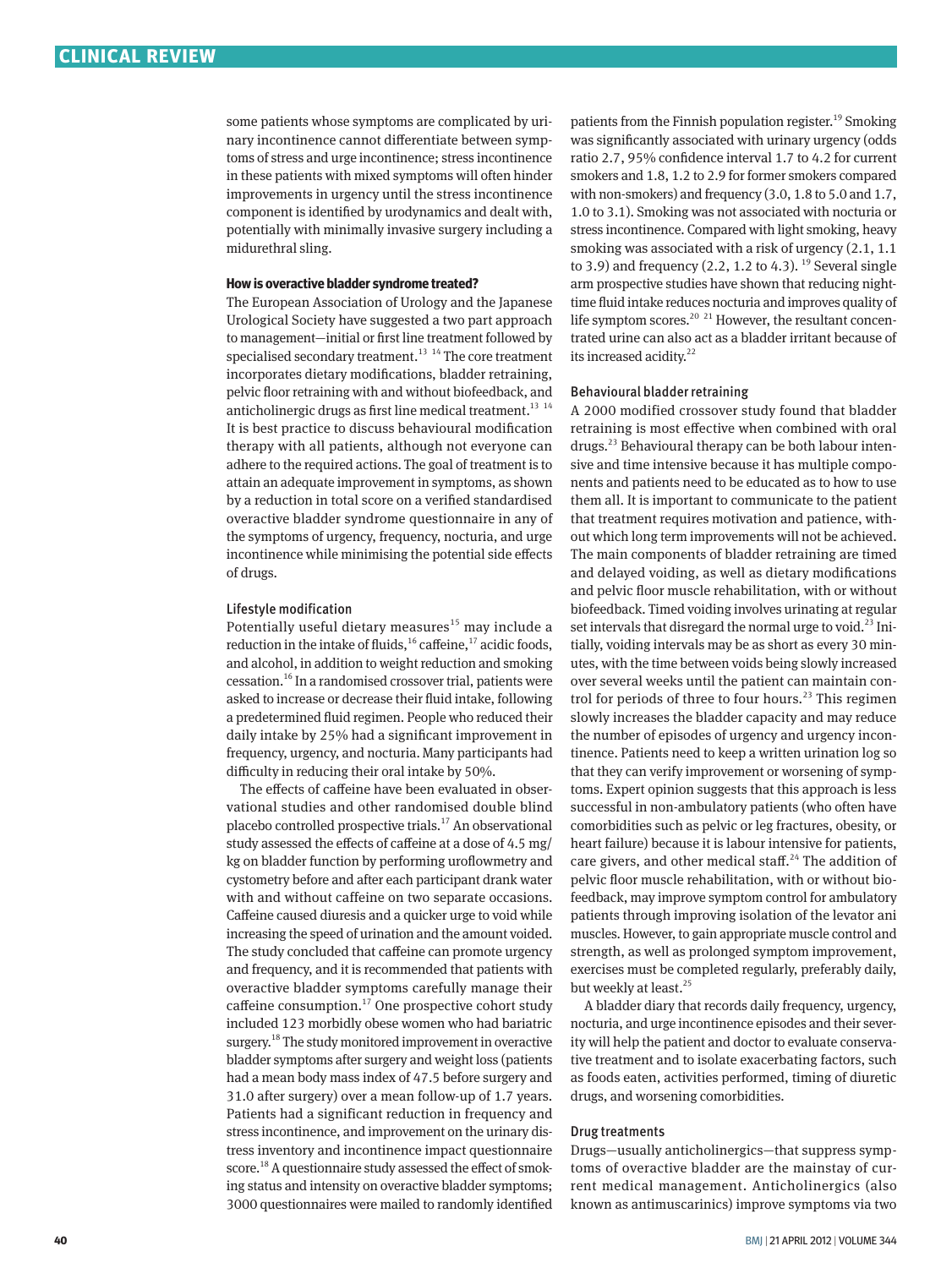#### Useful information for the most commonly prescribed overactive bladder drugs (worldwide) Drug; annual cost\* Date of FDA approval Dose Frequency Half life (hours) Time to peak (days) Side effects Oxybutynin chloride gel  $10\%$  (M<sub>3</sub> and M<sub>2</sub> selective): £244 January 2009  $1$  g of 100 mg/g or 1.14 mL Once daily 64 at steady state Steady state by 7 days Dry mouth 7.5%, constipation 1.3%, application site reaction 5.4% Fesoterodine (non-selective); £336 (4 mg), £418 (8 mg) October 2008 4 mg or 8 mg Once daily 7-8 5 Dry mouth 18.8% and 34.6%, constipation 4.2% and 6.0%, insomnia 1.3% and 0.4% Trospium chloride XR (non-selective); £302 August 2007 60 mg Once daily, 1 hour before breakfast 36 5 Dry mouth 10.7%, constipation 8.5%, dry eyes 1.6% Darifenacin (M<sub>3</sub> selective); £366 (7.5 mg), £451 (15 mg) December 2004 7.5 or 15 mg Once daily 7-20 5-8 Dry mouth 20.2% and 35.3%, constipation 14.8% and 21.3%dizziness 0.9% and 2.1% Solifenacin ( $M_3$  and  $M_1$  selective); £357 (5 mg), £458 (10 mg) November 2004 5 mg or 10 mg Once daily 45-68 3-8 Dry mouth 10.9% and 27.6%, constipation 5.4% and 13.4%, blurred vision 3.8% and 4.8%, dizziness 1.9% and 1.8% Trospium chloride immediate release (non-selective); £337 May 2004 20 mg Twice daily, 1 hour before meals 18 5-6 Dry mouth 10.7%, constipation 9.6%, headache  $4.2%$ Transdermal oxybutynin  $(M_3$  and  $M_1$ selective); £376 March 2004 36 mg patch delivers 3.9 mg/day Change patch twice weekly 7-8 10-48 Dry mouth 9.6%, constipation 3.3%, pruritis 16.8%, erythema 5.6% Tolterodine tartrate long acting (nonselective); £399 December 2000 4 mg Once daily 7-18 2-6 Dry mouth 23%, constipation 6%, headache 6%, dizziness 2%, blurred vision 1% Oxybutynin extended release  $(M<sub>3</sub>$  and M1 selective); £321 (10 mg) June 1999 5-30 mg Once daily 12-13 3-6 Dry mouth 34%, constipation 16.8%

\*Costs of one year's supply and review by the general practitioner  $(f_1 = 1.2 = $1.6)$ .

FDA=Food and Drug Administration.

mechanisms: by competitively inhibiting the binding of acetylcholine to the bladder muscle wall (detrusor muscle) and by potentially inhibiting urothelial sensory receptors and directly decreasing afferent nerve activity. A 2008 meta-analysis of anticholinergic drugs in the treatment of overactive bladder syndrome concluded that these drugs are well studied, safe, tolerable, efficacious, significantly improve certain measures of quality of life, and should remain as first line treatment.<sup>26</sup> A 2006 Cochrane review assessed 61 trials that compared anticholinergic drugs with placebo (42 with parallel group design and 19 crossover trials), with a total of 11 956 patients.<sup>27</sup> At the end of treatment, there was a significantly greater chance of cure or improvement (relative risk 1.39, 1.28 to 1.51; leakage episodes per 24 hours: weighted mean difference −0.54, −0.67 to −0.41; number of voids per 24 hours: -0.69, -0.84 to -0.54). The placebo effect is also important in the treatment of overactive bladder syndrome. A 2009 meta-analysis of randomised placebo controlled studies of antimuscarinic drugs concluded that placebo response is both substantial and heterogeneous with commonly used clinical end points, including a reduction in episodes of frequency, urgency, and urge incontinence.<sup>28</sup> At the end of 2011, at least 11 commonly prescribed anticholinergic drugs were commercially available in the US and Europe, many of which have less expensive generic equivalents as well as time release formulations (table).

Many patients fail to adhere to their oral drugs in the first three months of treatment, perhaps because improvement may come slowly and by small degrees or because of side effects. A retrospective cohort study in 2008 showed that patient adherence to anticholinergic drugs is still suboptimal.<sup>w1</sup>

Dry mouth and constipation are the two most common adverse effects of anticholinergic drugs. A prospective observational study found that this may lead to the discontinuation of treatment in 50% of patients.<sup>w2</sup> Constipation may potentiate symptoms, because excessive

stool in the rectal ampulla decreases bladder capacity, so recommend fibre and stool softeners early on during treatment if constipation is a problem. $w^2$ 

Antimuscarinics can have serious side effects, such as confusion and cognitive deficits, particularly in older people.w3 Older patients may experience greater central nervous system toxicity secondary to cerebrovascular disease and other conditions that can affect the permeability of the blood-brain barrier.<sup>w3</sup> The use of agents with reduced blood-brain barrier penetrance (such as trospium and darifenacin) may prevent cognitive side effects in these patients.<sup>w4</sup> Other central nervous system effects include dizziness, somnolence, insomnia, and sedation.<sup>w4</sup> Factors that may increase the adverse events of antimuscarinics in older people include reduced rate of drug metabolism in the liver and kidneys, changes in the numbers of muscarinic receptors in the brain, and the likelihood of polypharmacy.<sup>w4 w5</sup>

Vagolytic action in the cardiovascular system may lead to alternations in heart rate and blood pressure.<sup>w6</sup> An  $M_3$ muscarinic acetylcholine receptor selective agent may be preferable in patients with pre-existing heart disease. Several antimuscarinic drugs are relatively  $M<sub>3</sub>$  receptor specific, but it is unclear whether they are better than nonselective ones. Alternative routes of delivery are available for people who have difficulty swallowing or experience side effects from oral drugs. For example, oxybutynin chloride may be used as a patch or gel—a  $1 \text{ mL}/100 \text{ mg}$ dose of a 10% gel applied to the upper arm, abdomen, thigh, or shoulder delivers a constant dose of oxybutynin over 24 hours, and this method of delivery may be associated with reduced adverse effects.

Antimuscarinic agents are variably excreted unchanged in the urine. Their therapeutic effect may be partly mediated by direct interaction with the urothelium,  $w^7$  so drugs that are excreted largely unchanged in the urine, such as trospium, might have some advantages over other agents, although this has not been seen in clinical studies.<sup>w5</sup> However, this potential mechanism of action means that these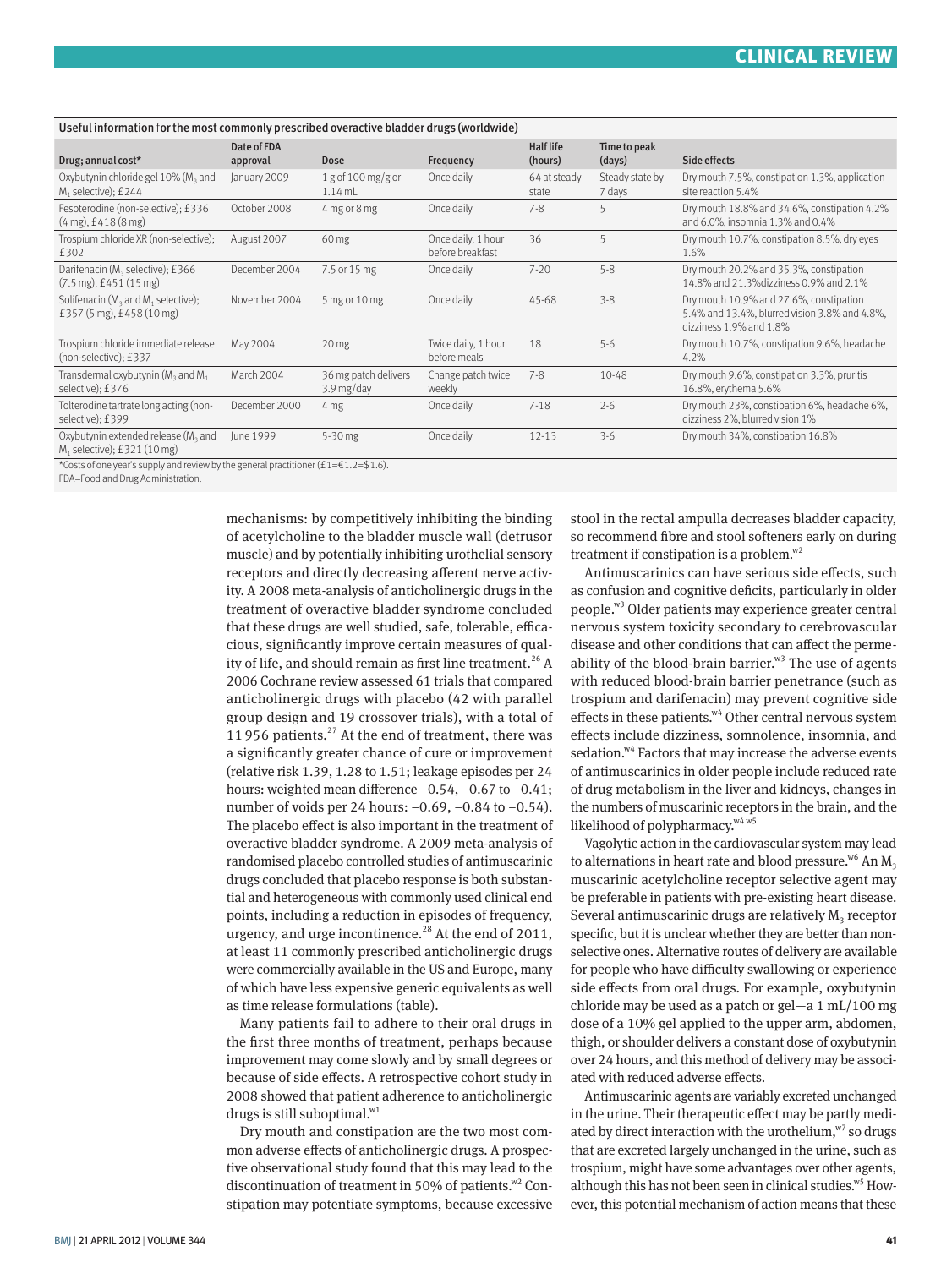drugs might be able to be directly instilled into the bladder as intravesical therapy.

Because successful treatment of symptoms is related to adherence to drugs, encourage patients to persevere (within reason) and take their drugs as prescribed. $^{w8}$ Regular follow-ups are important to monitor treatment effects and adherence. We have found that adherence can be improved by educational initiatives such as recommending reasonable, achievable treatment goals of up to a 50% reduction in urgency, frequency, nocturia, and urge incontinence (as documented by voiding diaries or quality of life measurements); encouraging a bowel regimen to combat constipation; and incorporating the use of reduced glucose or no glucose sweets (for patients with diabetes) or other sialogogues to alleviate dry mouth.

It is also important to discuss contraindications to the use of anticholinergic drugs with patients because they often do not mention all of their medical problems to the specialist. Contraindications include hypersensitivity to these drugs, untreated angle closure glaucoma, partial or complete gastrointestinal obstruction, hiatal hernia, gastro-oesophageal reflux, intestinal atony, paralytic ileus, toxic megacolon, severe colitis, myasthenia gravis, and urinary obstruction. Patients with these conditions may be best managed with other conservative measures such as timed voiding or pelvic floor retraining; alternatively, they will need clearance for the use of these drugs from the clinician caring for the disorder.

#### Assessing the success of first line treatment

Complete cures are rare, and—given the variability in lifestyle and fluid intake on a day to day basis—may be short lived. Improvement is measured by a reduction in the number of 24 hour voids and in the number of episodes of frequency, urgency, and urge incontinence. Measurable improvement may take as long as 12 weeks, although it is sometimes seen as early as a week after starting treatment. It is reasonable to allow a four week window for assessing treatment response. After this time, if symptoms have not improved adequately and side effects have not been problematic, the drug can be titrated to a higher dose. We find that patients can see little improvement with one drug but a clinically relevant improvement when switched to a new drug within the same class. Treatment failure with one or even several drugs in the same class does not imply that the entire class will be ineffective for a particular patient, and persistence is needed.<sup>w9</sup>

Treatment of recalcitrant overactive bladder syndrome A few minimally invasive second line treatments can be tried if anticholinergic drugs are unsuccessful.

Direct multiple injection of the detrusor muscle with botulinum toxin via cystoscopy is one such treatment. It is thought that botulinum toxin A selectively blocks the presynaptic release of acetylcholine from nerve endings to result in postsynaptic flaccid paralysis of muscle. $w^{10-w12}$ Other afferent effects via sensory and pain fibres have also been proposed. This treatment can be administered in the clinic with local intravesical anaesthesia with viscous lidocaine or similar. A recent randomised placebo controlled trial found that, compared with placebo,

botulinum toxin A reduced urgency, frequency, and urge incontinence by 35-50% and significantly improved urodynamic parameters, including increased maximum cystometric capacity (ability to hold urine) and increased volume before first involuntary detrusor contraction.<sup>w12</sup> However, the effects of this treatment begin to diminish at six to nine months and repeat treatments are necessary. W10-w12 A prospective cohort study reported that the improvement after multiple injections was maintained, although the dropout rate after two injections was  $37\%$ . The most common reasons for discontinuation were insufficient efficacy (13%) and temporary urinary retention  $(11\%)$ .  $W13$ 

Sacral neuromodulation and percutaneous tibial nerve stimulation are the only two second line treatments currently approved by the Food and Drug Administration in the US for the management of recalcitrant overactive bladder syndrome. Sacral neuromodulation was approved in 1997 for the treatment of this syndrome; a mild electrical current is sent unilaterally from a pulse generator (about the size of a cardiac pacemaker) implanted in the buttock to the sacral nerve  $(S_3)$  via an implanted neurostimulator electrode lead placed through the  $S<sub>3</sub>$  foramen adjacent to the  $S<sub>3</sub>$  nerve root. Patients feel the stimulation in the bladder, rectum, perineum, or vagina (or a combination thereof). The exact mechanism by which this treatment works is still being investigated, but one theory is that it restores an equal balance between the inhibitory and excitatory neural voiding control systems. A single centre retrospective cohort study that analysed data on patients with followup of one, three, five, and 10 years reported an overall 80% reduction in symptoms.<sup>w14</sup> Potential side effects include late failure (return of symptoms after one year), lead migration, and infection of the implanted pulse generator. The cost of sacral neuromodulation surgery in the United States approaches \$90000 for stage one and two procedures combined.

Posterior tibial nerve neuromodulation was first described in 1983, and a recent review of a retrospective observational study has confirmed a 60-80% success rate for patients with recalcitrant disease. $w15$  A small needle is inserted into the lower leg near the ankle, and an external stimulator sends a constant electrical signal through the tibial nerve retrograde to the sacral plexus, which regulates bladder and pelvic floor function. Treatment comprises a 30 minute session once a week for 12 weeks. Although the treatment is low risk and not associated with any serious adverse effects, ongoing maintenance treatment may be needed.<sup>w15</sup> Posterior tibial neuromodulation is approved by the FDA for use in overactive bladder syndrome and in Europe is used extensively to treat faecal incontinence.

Level III clinical evidence shows that surgery to augment the size of the bladder by adding to its intraluminal surface area with the interposition of a 10-15 cm loop of small bowel or stomach—referred to as an augmentation enterocystoplasty—is also of benefit to patients with recalcitrant disease. These large scale operations require many hours of surgery, days of hospital stay, and weeks of convalescence. A few retrospective cohort studies have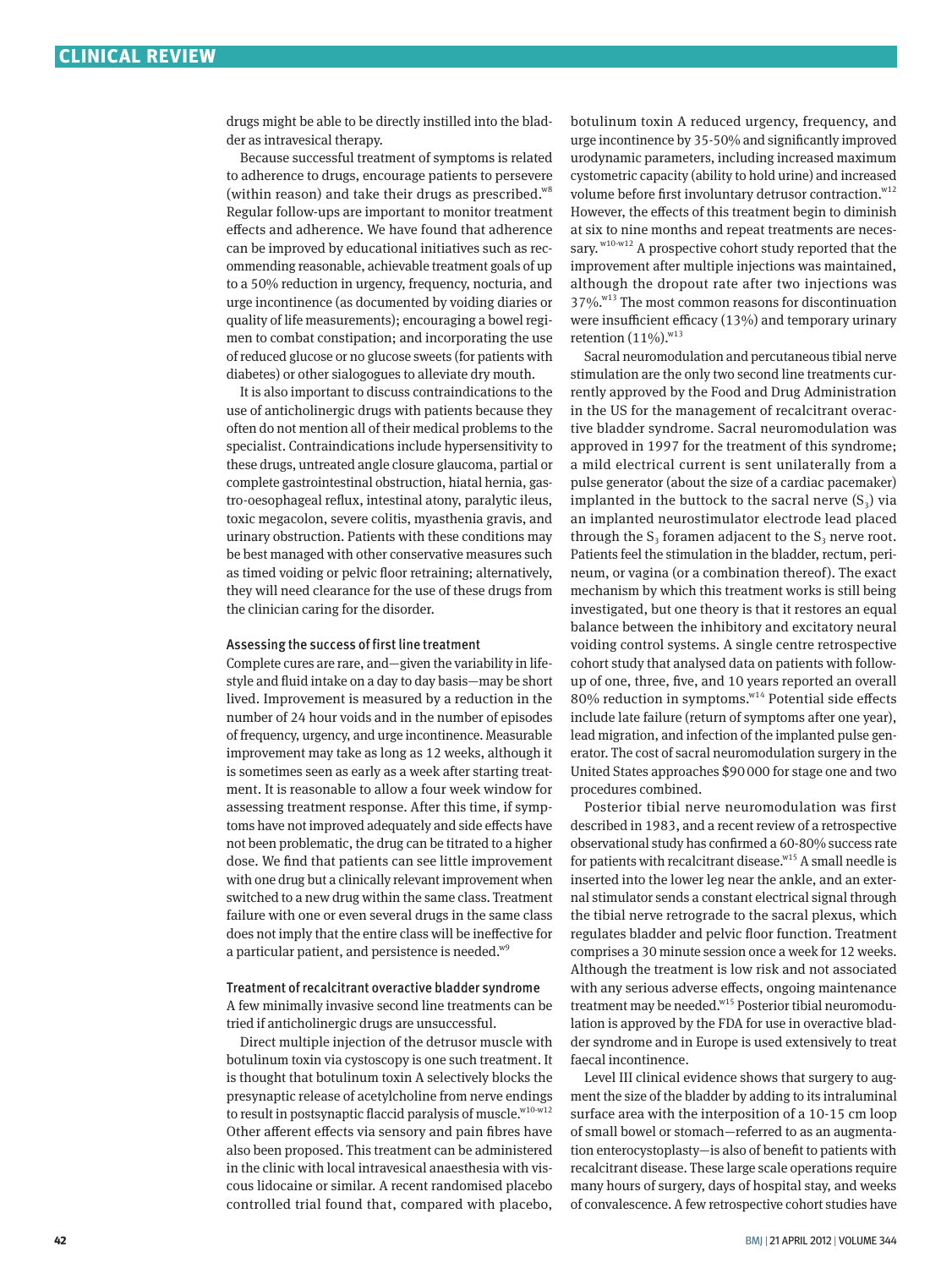shown that these operations reduce urgency, but at the potential cost of incomplete emptying of the new bladder, which may necessitate clean intermittent catheterisation on a temporary to permanent basis. It cannot be predicted preoperatively which patients will succumb to this potential complication. An observational retrospective study assessed 10 augmentation enterocystoplasties in women with recalcitrant urgency symptoms with a mean follow-up of 29 months. Eight of 10 patients were cured of urgency symptoms and eight of 10 were also able to void spontaneously, while one used self catheterisation once daily and the other an indwelling Foley catheter. $W^{16}$  Expert opinion suggests that several options exist for patients with recalcitrant urgency, so the use of augmentation has probably decreased, although it can still be used as a successful third line intervention. $W^{17}$  An eight year prospective cohort study assessed bowel problems after augmentation cystoplasty in 116 patients, 30 of whom had recalcitrant overactive bladder symptoms.<sup>w18</sup> It found that 59% of patients had troublesome diarrhoea, 50% of whom were managed with daily antidiarrhoeal drugs; 47% had faecal incontinence, 41% with faecal urgency and nocturnal bowel movements (18%). These complications affected work (36%), social function (50%), and sexual activity (43%).

#### Might new oral drugs be available in the future?

Drugs under study target specific receptors or other bladder muscle or nerve physiological processes at the Rhokinase pathway, in addition to neurokinin 1 antagonists and calcitonin gene related protein receptor antagonists, which act at the level of the spine. Two new anticholinergic drugs studied in phase II trials include PSD-506, an M<sub>2</sub> and M<sub>3</sub> selective agent, and SMP-986, a  $β_3$  adrenocep-

#### TIPS FOR THE GENERAL PRACTITIONER

#### Useful information

Ask the patient about urgency and frequency and whether the problem needs treatment

If treatment is requested start with a two to three day voiding diary

Normal voiding is five to eight times in 24 hours

Nocturia with one nightly episode is normal from age 40-80 and twice thereafter

Consider fluid reduction or pelvic floor exercises (or both) for three months in patients with two or more urgency episodes during the voiding diary (as long as they are not taking diuretics and they do not have poorly controlled diabetes with glycosuria)

If these two treatment options do not work start treatment with the lowest dose of any of the anticholinergic drugs listed in the table

Remember to increase the dose as necessary

#### When to refer to a urologist, gynaecologist, or urogynaecologist

When conservative measures, including reduced fluid consumption and pelvic floor exercises, have not been successful

Patients who have tried the full dose of two or more drugs without clinically significant improvement or those in whom treatment has been discontinued because of side effects

#### ADDITIONAL EDUCATIONAL RESOURCES FOR PATIENTS

Pfizer sponsored link (www.overactivebladder.com/)—Excellent presentation on overactive bladder syndrome, including definition, treatment, and patient profile

WebMD (www.webmd.com/urinary-incontinence-oab. com)—Website that keeps its content up to date with slide presentations, videos, and discussions; easy to read and understand

National Association for Continence (www.nafc.org/bladderbowel-health/types-of-incontinence/urge-incontinence/)— Useful pdfs that are easy to read and store

eMedicine (www.emedicinehealth.com/overactive\_bladder/ article\_em.htm)—Another well organised website with good quality material

tor agonist that reduces bladder muscle contraction.<sup>w19</sup> Other  $\beta$ <sub>3</sub> adrenoceptor agonists in trial include KUC-7483, YM-178, and GW-427353. Cizolirtine citrate, a calcitonin gene related product,  $w_{19}$  and substance P, which together antagonise the neurokinin 1 and calcitonin gene related protein spinal receptors, is also in phase II clinical trials. Similar drugs in phase II trials include TA-5538 and SSR-240600. Rho A pathway inhibitors currently under investigation in phase III trials include a vitamin  $D<sub>2</sub>$  analogue, Elocalcitol. $w^{20}$  This may reduce bladder muscle wall stiffness commonly seen in overactive bladder and pelvic organ prolapse, theoretically increasing bladder capacity and potentially reducing frequency and urgency.

#### **Conclusion**

Anticholinergics remain the most effective drugs to treat the complex symptoms of overactive bladder. Their efficacy, potency, and side effects have been well studied and recently confirmed by a large scale meta-analysis. Surgery is the second line approach for medically recalcitrant patients. Well researched minimally invasive approaches including botulinum A toxin have proved to be effective, with a low complication rate, although they are more costly than conservative drug treatments. Newer drugs that target different physiological pathways may soon replace these treatments, but it is too early to comment on their future usefulness.

Contributors: SPM helped with the writing, research, editing, and illustrations; RMM and SLS helped with the writing and editing; ESR helped with the writing, editing, organisation, and content; CMM and LMG helped with the writing, editing, and illustrations; SPM and ESR are guarantors.

Funding: None received.

Competing interests: All authors have completed the ICMJE uniform disclosure form at www.icmje.org/coi\_disclosure.pdf (available on request from the corresponding author) and declare: no support from any organisation for the submitted work; no financial relationships with any organisations that might have an interest in the submitted work in the previous three years; no other relationships or activities that could appear to have influenced the submitted work.

Provenance and peer review: Not commissioned; externally peer reviewed.

- 1 Halen BT, de Ridder D, Freeman RM, Swift SE, Berghmans B, Lee J, et al. An International Urogynecology Association (IUGA)/International Continence Society (ICS) joint report on the terminology for female pelvic floor dysfunction. *Neurourol Urodyn* 2010;29:4-20.
- 2 Onukwugha E, Zuckerman IH, McNally D, Coyne KS, Vats V, Mullins CD. The total economic burden of overactive bladder in the United States: a disease specific approach. *Am J Manag Care* 2009;15:S90-7.
- 3 Stewart WF, Van Rooyen JB, Cundiff GW, Abrahms P, Herzog AR, Corey R, et al. Prevalence and burden of overactive bladder in the United States. *World J Urol* 2003;20:327-36.